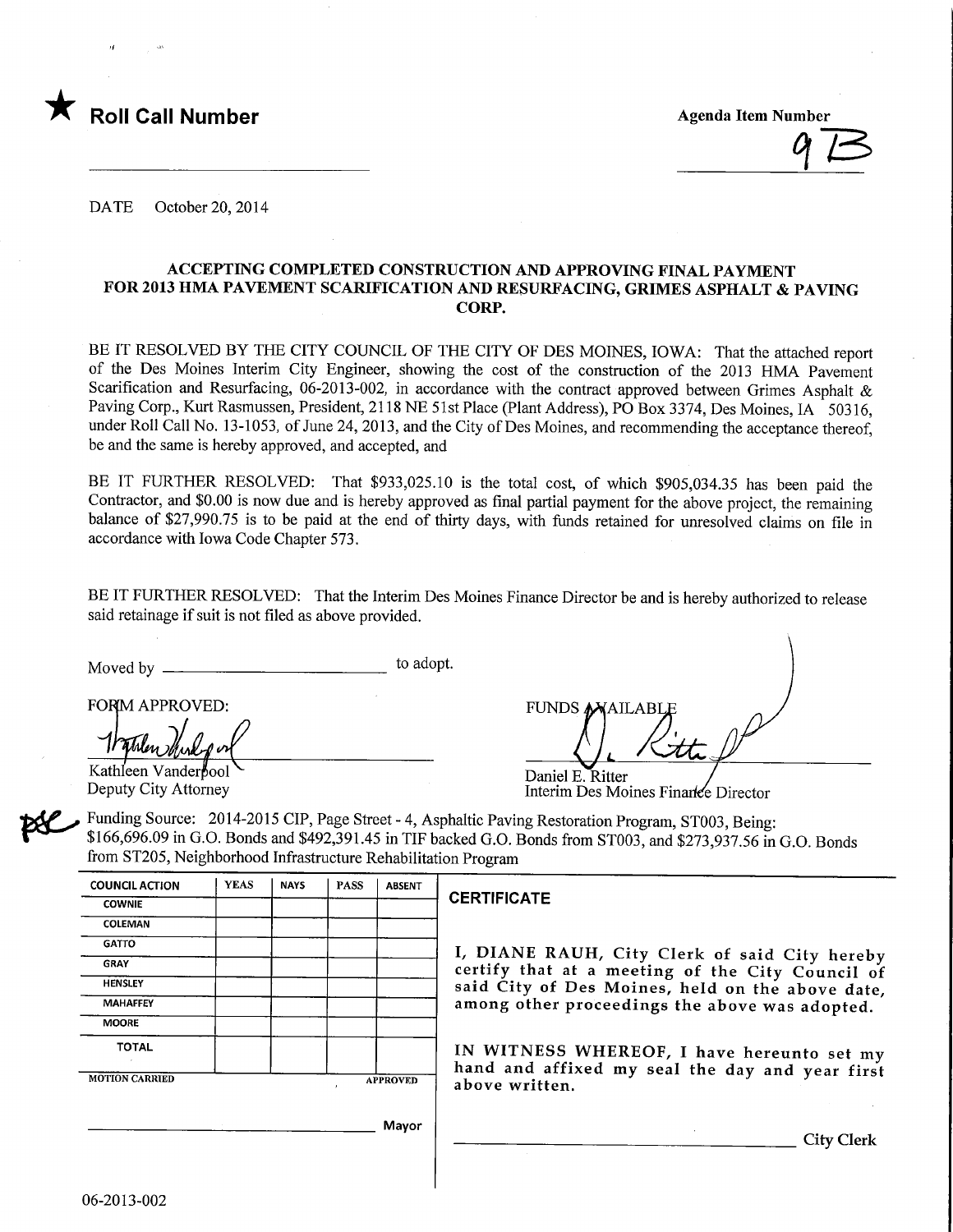### ENGINEERING DEPARTMENT CITY OF DES MOINES, IOWA

 $\alpha$ 



# PROJECT SUMMARY

## 2013 HMA Pavement Scarification and Resurfacing

# Activity ID 06-2013-002

On June 24, 2013, under Roll Call No. 13-1053, the Council awarded the contract for the above improvements to Grimes Asphalt & Paving Corp., in the amount of \$938,052.50. Tabulated below is a history of project change orders.

 $\frac{1}{4}$ 

| Change<br>Order No. | <b>Initiated By</b> | Description                                                          | Amount        |
|---------------------|---------------------|----------------------------------------------------------------------|---------------|
|                     | City                | 9/11/2013<br>Additional vehicle loop detectors at several locations. | \$7,000.00    |
| $\overline{2}$      | Engineering         | 10/1/2014<br>Adjusts final quantities to as-built amounts.           | \$(12,027.40) |
|                     |                     | <b>Original Contract Amount</b>                                      | \$938,052.50  |
|                     |                     | <b>Total Change Orders</b>                                           | \$(5,027.40)  |
|                     |                     | <b>Percent of Change Orders to Original Contract</b>                 | $(0.54)\%$    |
|                     |                     | <b>Total Contract Amount</b>                                         | \$933,025.10  |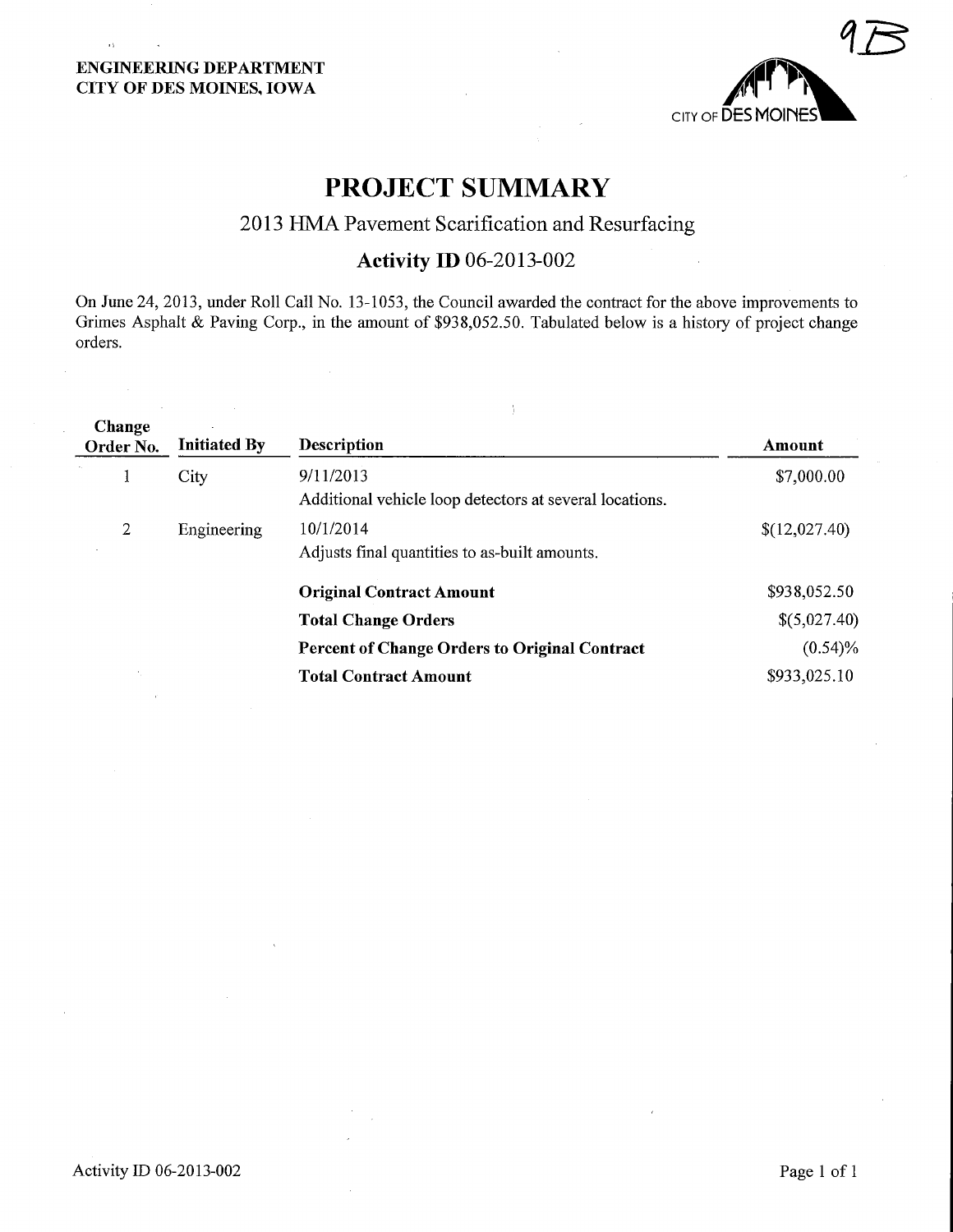October 20, 2014



#### AGENDA HEADING:

Accepting completed construction and approving final payment for the 2013 HMA Pavement Scarification and Resurfacing, Grimes Asphalt & Paving Corp..

#### SYNOPSIS:

Approve the Engineer's Certification of Completion, accept construction of said improvement, and authorize final payment to the contractor.

#### FISCAL IMPACT:

Amount: \$933,025.10 As-Built Contract Cost

Funding Source: 2014-2015 CIP, Page Street - 4, Asphaltic Paving Restoration Program, ST003, Being: \$166,696.09 in G.O. Bonds and \$492,391.45 in TIF backed G.O. Bonds from ST003, and \$273,937.56 in G.O. Bonds from ST205, Neighborhood Infrastructure Rehabilitation Program

#### CERTIFICATION OF COMPLETION:

On June 24, 2013, under Roll Call No. 13-1053, the City Council awarded a contract to Grimes Asphalt & Paving Corp., Kurt Rasmussen, President, 2118 NE 51st Place (Plant Address), PO Box 3374, Des Moines, IA 50316 for the construction of the following improvement:

2013 HMA Pavement Scarification and Resurfacing, 06-2013-002

The improvement includes scarification only of 2-inch average depth of asphalt street surfaces with specified milling machine and equipment in a cooperative effort with the City of Des Moines Public Works Department, all in accordance with the contract documents at the following locations within the City of Des Moines:

45th Street from College Avenue to Franklin Avenue 56th Street from Ovid Avenue to Douglas Avenue Ashby Avenue from Beaver Avenue to 40th Place Jefferson Avenue from 6th Avenue to 9th Street E. Jefferson Avenue from E. 8th Street to E. 9th Street 22nd Street from Olive Avenue to Olive Avenue 31st Street from Grand Avenue to Elmwood Drive 41st Street from Center Street to Pleasant Street 46th Street from Kingman Boulevard to University Avenue Alley (18th Street to 19th Street) from Center Street to Pleasant Street Center Street from 35th Street to 3918 Center Street Rollins Avenue from 3767 Rollins Avenue to 3518 Rollins Avenue Waterbury Road from 59th Street to Ingersoll Avenue Alley (E. Locust Street to E. Grand Avenue) from E. 4th Street to E. 5th Street S.W. 5th Street from Court Avenue to Market Street S.W. 5th Street from Court Avenue to Market Street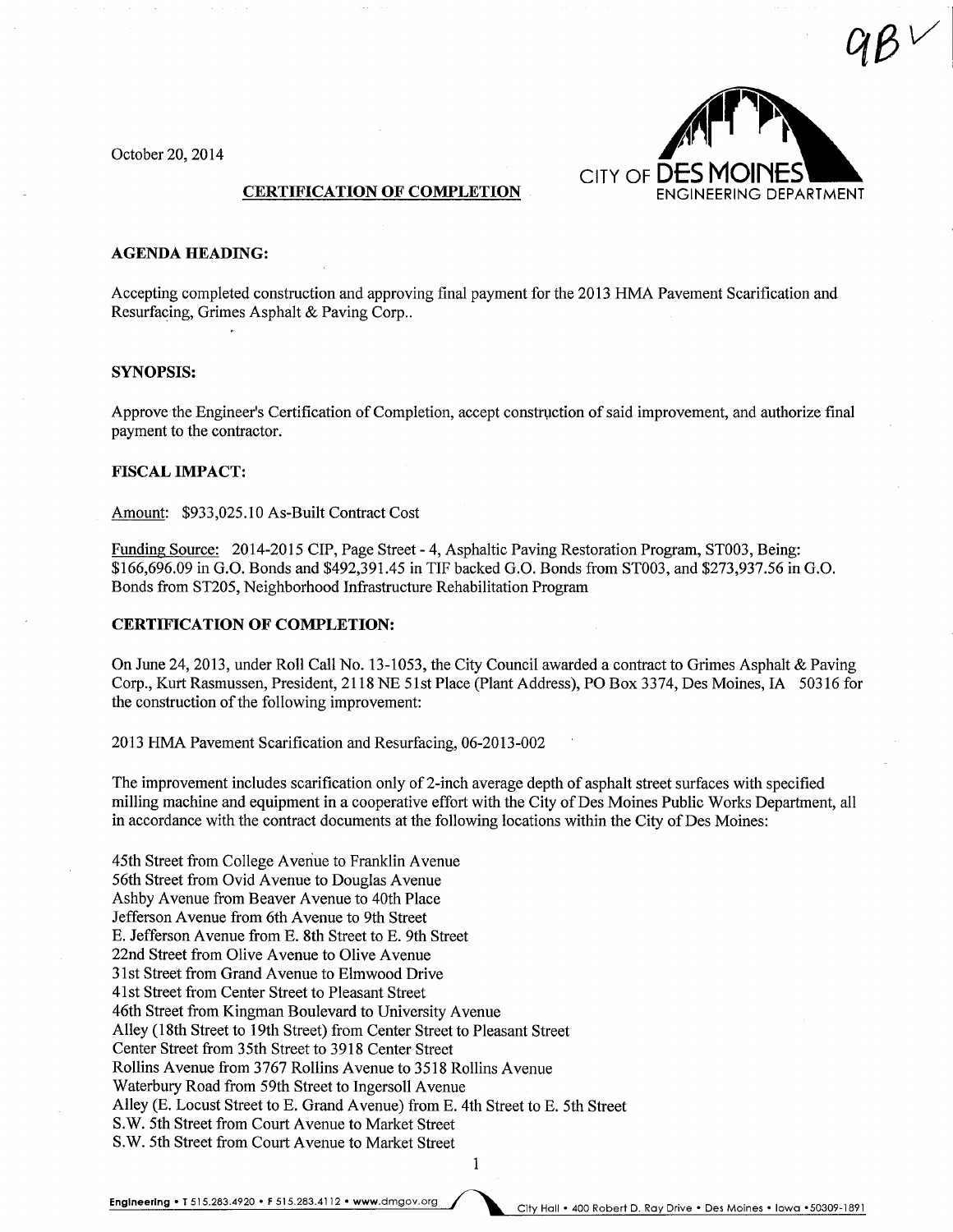Walker Street from E. 14th Street to Johnson Court E. 15th Street from Walker Street to 100 feet south of Walker Street Hutton Street from Garfleld Avenue to E. Washington Avenue Fremont Street from E. 14th Street to E. 15th Street

The improvement also includes scarification only of 3-inch average depth of asphalt street surfaces with specified milling machine and equipment in a cooperative effort with the City of Des Moines Public Works Department; all in accordance with the contract documents at the following locations within the City of Des Moines:

Dixon Street from Easton Boulevard to Garfield Avenue Dixon Street from Cleveland Street to Kinsey Avenue Garfield Avenue from Stewart Street to E. 18th Street McCormick Street from E. University Avenue to Cleveland Avenue

Furnish all labor, materials and equipment necessary to construct a 2-inch average thickness pavement scarification and an HMA surfacing overlay of a single 2-inch lift on existing street surface, together with other incidental and related work; all in accordance with the contract documents at the following locations within the City of Des Moines:

E. Walnut Street from E. 7th Street to Des Moines River Bridge Watson Powell Jr. Way from 2nd Avenue to 7th Street

Furnish all labor, materials and equipment necessary to construct a 3-inch HMA overlay of two equal 1½-inch lifts on existing street surface, together with other incidental and related work; all in accordance with the contract documents at the following locations within the City of Des Moines:

E. Railroad Avenue from dead-end west ofS.E. 8th Street to S.E.lOth Street S.E. 7th Street from Scott Avenue to dead-end south of Scott Avenue S.E. 7th Street from M .L. King Jr. Parkway to Scott Avenue S.E. 8th Street from E. Railroad Avenue to dead-end south of E. Railroad Avenue S.E. 8th Street from M. L. King Jr. Parkway to Scott Avenue Shaw Street from S.E. 7th Street to S.E. 9th Street Shaw Street from S.E. 9th Street to S.E. 10th Street Shaw Street from S.E. 10th Street to S.E. 11th Street Shaw Street from S.E. 1 1th Street to S.E. 12th Street

I hereby certify that the construction of said 2013 HMA Pavement Scarification and Resurfacing, Activity ID 06-2013-002, has been completed in substantial compliance with the terms of said contract, and I hereby recommend that the work be accepted. The work commenced on July 1, 2013, and was completed on October 6, 2014.

I further certify that \$933,025.10 is the total cost of said improvement, of which \$905,034.35 has been paid the Contractor and \$0.00 is now due and is hereby approved as final partial payment for the above project, the remaining balance of \$27,990.75 is to be paid at the end of thirty days, with funds retained for unresolved claims on file in accordance with Iowa Code Chapter 573. The amount of completed work is shown on the attached Estimate of Construction Completed.

Damela Dodsey 20

Pamela S. Cooksey, P.E. Des Moines Interim City Engineer

2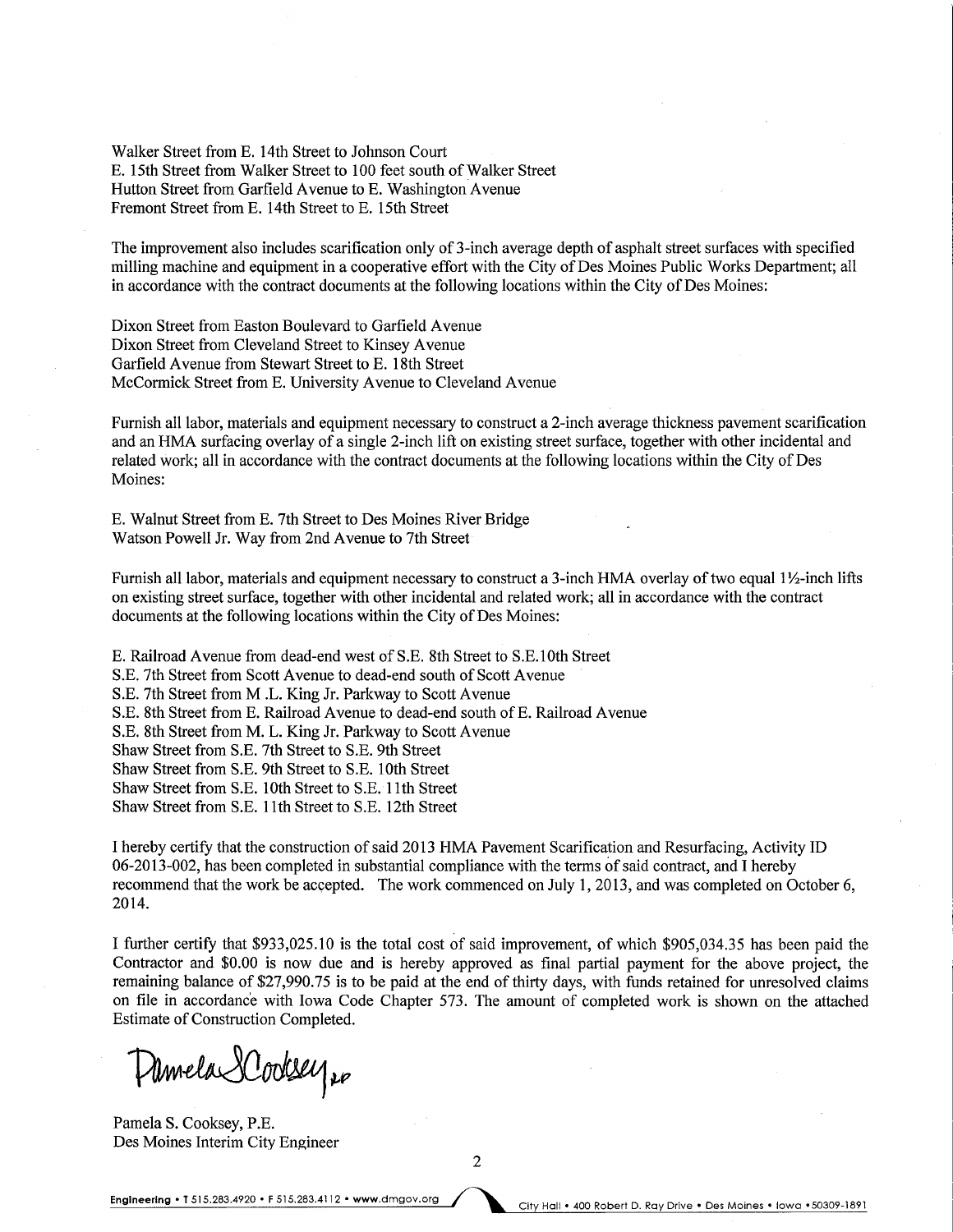#### ESTIMATE OF CONSTRUCTION COMPLETEDFOR WORK DONE FROM 9/19/2014 to 9/30/2014FINAL PAYMENT



06-2013-002

Activity ID:

2013 HMA Pavement Scarification and Resurfacing ProgramGrimes Asphalt & Paving Corporation

Date: 10/1/2014UNITS**CONSTRUCTED** LINE NO.DESCRIPTIONUNITESTIMATBDAUTHORIZEDTO DATEUNIT PRICETOTAL AMOUNTCalendar year 2013: Pavement milling; two (2) inch average thickness; milling material  $\mathbf{1}$ SY46,230.00157.550.2257,550.22\$3.50\$201,425.771emoved becomes the property of Contractor (mcludes milling, loading, and hauling)Calendar year  $2014$ : Pavement milling; two  $(2)$  inch average thickness; milling materials 2SY27,610.00117,949.0017,949.00\$4.00\$71,796.00removed becomes the property of Contractor (includes milling, loading, and hauling) calendar year 2013: Pavement milling; three (3) mch average thickness; milling3SY9,070.00]10,491.6710,491.67\$6.30\$66,097.52 naterials removed becomes the property of Contractor (includes milling, loading, andhauling) calendar year 2013: Two (2) inch (in place) hot mix asphalt overlay (includes placemen-4SY9,810.00]10,319.6810,319.68\$1.50\$15,479.52and compaction of HMA and furnishing and placement of tack) Calendar year 2014: Two (2) inch (in place) hot mix asphalt overlay (includes placemer 5SY12,000.00]14,027.00 14,027.00\$1.60\$22,443.20and compaction of HMA and furnishing and placement of tack) calendar year 2013: Three (3) inch (in place) hot mix asphalt overlay of two equal 1-6SY11,000.00110,978.33 $1/2$ " lifts, (includes placement and compaction of HMA and furnishing and placement  $\epsilon$ 10,978.33\$2.05\$22,505.58tack) Calendar year 2013: Hot Mix Asphalt, 300K ESALS, Base Course, 1/2 Inch Maximun 7TONS1,052.921,052.921,100.001\$84.00\$88,445.28aggregate Size (furnish and deliver) calendar year 2013: Hot Mix Asphalt, 300K ESALS, Surface Course, 1/2 Inch8TONS1,100.0011,052.921,052.92\$84.00\$88,445.28 Maximum Aggregate Size, No Special Friction Requirement (furnish and deliver) calendar year 2013: Hot Mix Asphalt, 3 Million ESALS, Surface Course, 1/2 Inch9TONS1,330.0011,082.0(1,082.0C\$84.00\$90,888.00Maximum Aggregate Size, No Special Friction Requirement (furnish and deliver) calendar year 2014: Hot Mix Asphalt, 3 Million ESALS, Surface Course, 1/2 Inch10TONS1,630.0011,850.00 1,850.0C\$91.00\$168,350.00Maximum Aggregate Size, No Special Friction Requirement (furnish and deliver) Temporary Painted Pavement Marking, Waterborne or Solvent Based11**STA** 181.00]199.0f199.06\$49.50\$9,853.476.00  $0.00$  o.oc \$0.00 Temporary Painted Symbols and Legend, Waterbome or Solvent Based \$93.50 12 EAPainted Pavement Marking, Waterborne-based  $12.1<sup>2</sup>$  12.14 \$49.50 \$600.93 13 33.001 STA Painted Symbols & Legends, Waterbome-based 1.0( $l.00$  \$93.50 14 1.001 \$93.50 EA 135.5; Durable Inlay Pavement Markings, Profiled Marking Tape $\mathsf{L}$ 146.00 135.53 \$401.50 \$54,415.30 STA Durable Inlay Pavement Markings, Intersection Marking Tape41.70 41.70 \$15,366.45 $\overline{6}$  48.00] \$368.50 STA Durable Inlay Symbols and Legend, Intersection Marking Tape 18.00|18.0( \$5,940.00 $\Gamma$  18.0C \$330.00 EAPavement Markings, Epoxy 7.2' \$1,079.60<u>ι</u><br>Σ 42.00| 7.2-; \$148.50 STA7.2'7.27 \$799.70 19 Grooves Cut for Pavement Markings \$110.00 42.00] STA 20 Loop Detector, Replacement, 6' x 20' (Change Order No. 1) 3.0019.0(9.0C \$1,000.00 \$9,000.00 EACO 2 | Adjust Contract Item Amounts to As-Built Quantities